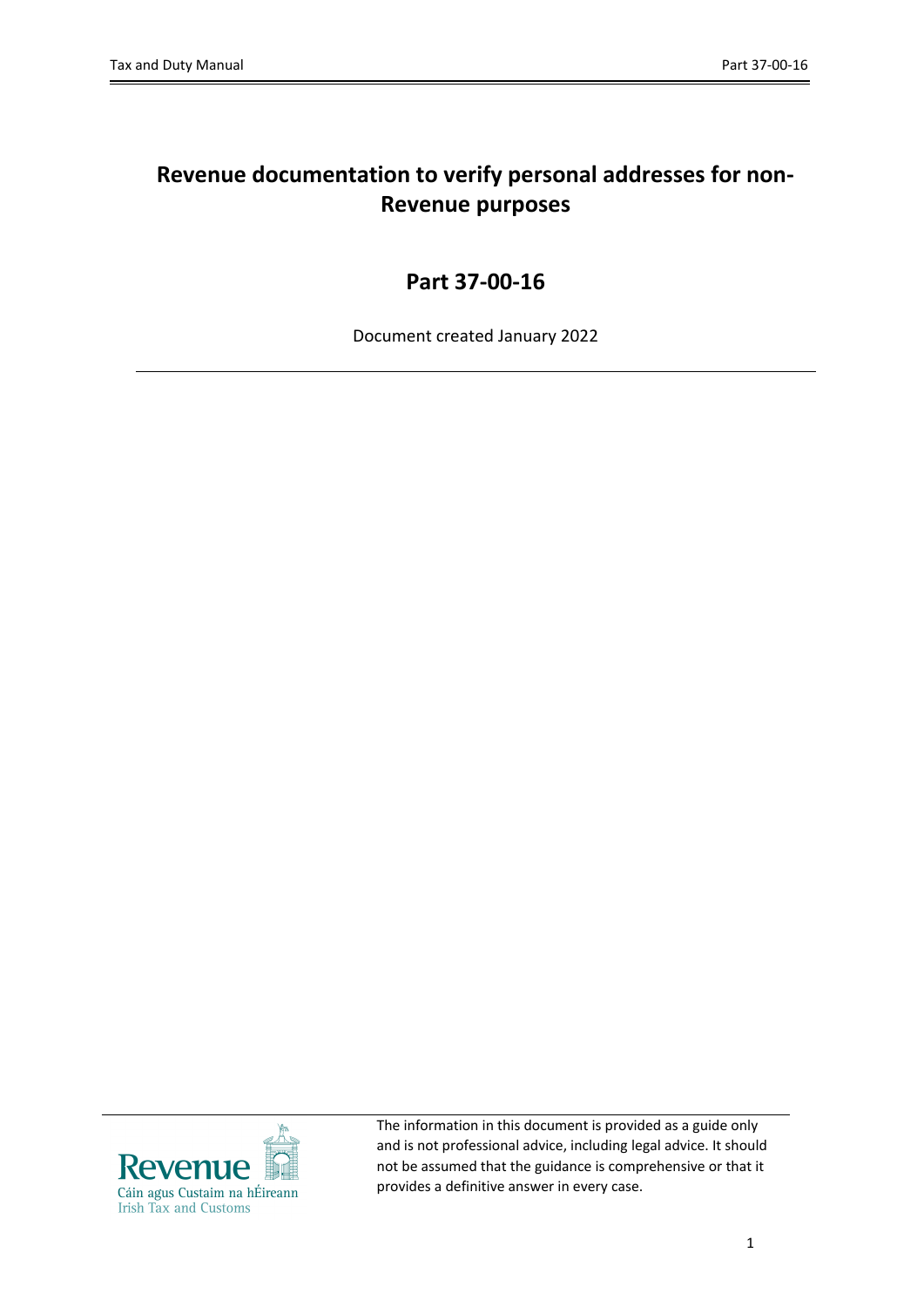## **Table of Contents**

| $\mathbf{1}$   |  |
|----------------|--|
| $\overline{2}$ |  |
| 2.1            |  |
| 2.2            |  |
| 2.3            |  |
| 2.4            |  |
| 2.5            |  |
| 2.6            |  |
| 3              |  |
| 4              |  |
|                |  |
|                |  |
|                |  |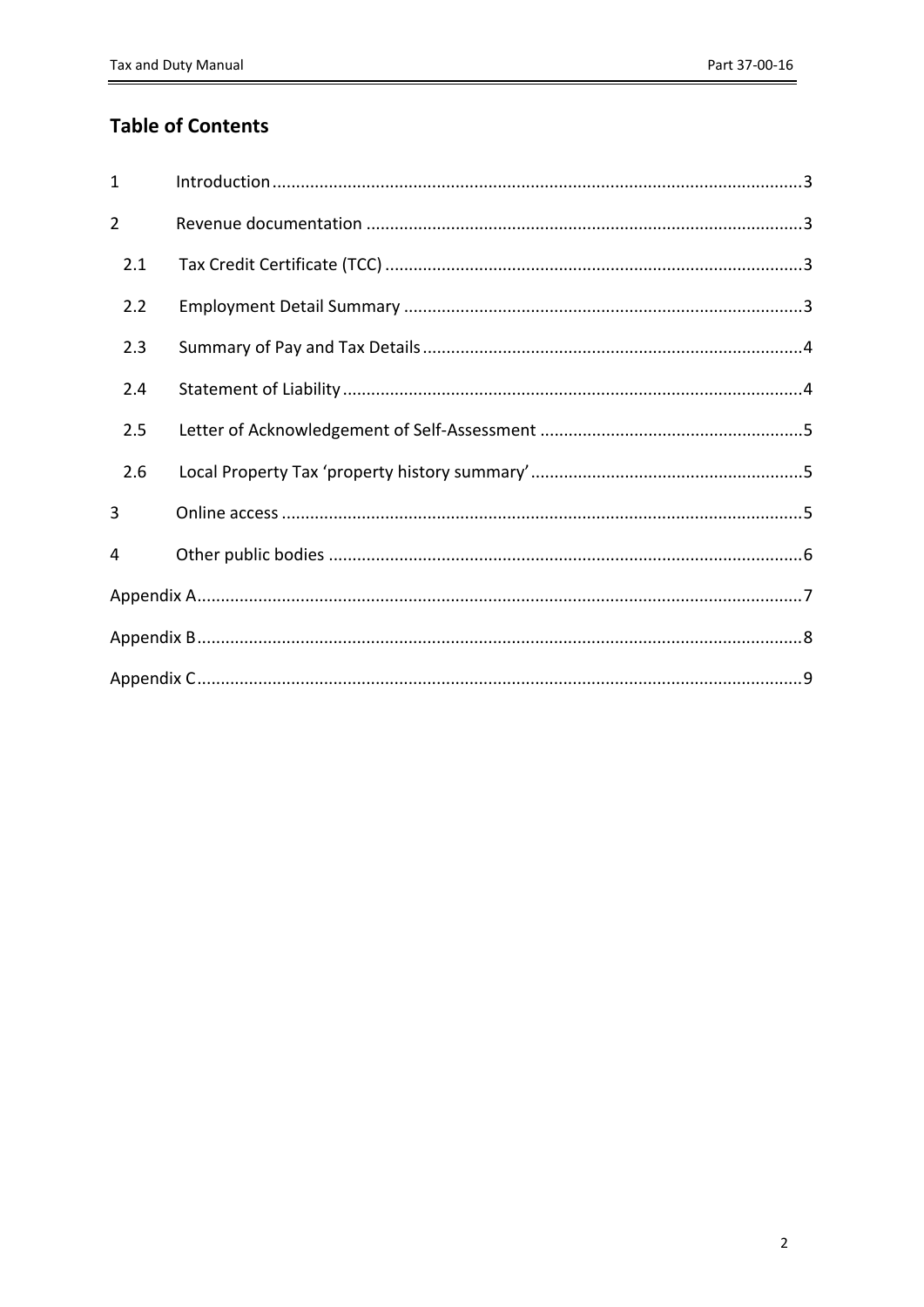# <span id="page-2-0"></span>1 Introduction

This manual provides guidance on requests for verification of personal addresses for non-Revenue purposes.

## <span id="page-2-1"></span>2 Revenue documentation

Some documentation produced by Revenue, for customers who are registered with Revenue and in employment or filing tax returns, may be used to verify addresses for non-Revenue purposes. For example, a financial institution may ask for verification of address when a bank account is being opened, etc.

Documents that could be provided to a third party which could be used to verify an address include the Tax Credit Certificate, an Employment Detail Summary (EDS), a Summary of Pay and Tax Details, a Statement of Liability or a Letter of Acknowledgement of Self-Assessment.

### **Note:**

**Revenue produces the documents listed above for a Revenue purpose. If the documents are used for a non-Revenue purpose, for example to verify an address, the financial institution or third party should accept them as provided. Revenue staff are not in a position to certify or stamp such documents for any external, non-Revenue, purpose and should not do so.**

## <span id="page-2-2"></span>2.1 Tax Credit Certificate (TCC)

A TCC lists all the employee's or occupational pension recipient's:

- tax credits, reliefs, and rate band for the tax year
- Universal Social Charge (USC) rates and thresholds
- employer's name(s)
- employment ID(s).

In order to get a TCC for a tax year an individual needs to be in employment or in receipt of an occupational pension. The TCC can be viewed, printed, or downloaded in MyDocuments in myAccount. Customers who are non e-enabled can request a paper TCC by post.

See sample TCC in [Appendix](#page-6-0) [A.](#page-6-0)

## <span id="page-2-3"></span>2.2 Employment Detail Summary

An Employment Detail Summary (EDS) is a summary of the pay and tax details reported by employer(s)/pension provider(s) to Revenue (see [TDM](https://www.revenue.ie/en/tax-professionals/tdm/income-tax-capital-gains-tax-corporation-tax/part-38/38-06-05.pdf) [Part](https://www.revenue.ie/en/tax-professionals/tdm/income-tax-capital-gains-tax-corporation-tax/part-38/38-06-05.pdf) [38-06-05](https://www.revenue.ie/en/tax-professionals/tdm/income-tax-capital-gains-tax-corporation-tax/part-38/38-06-05.pdf) 'PAYE Services: Review your tax' The EDS is available to PAYE employees and recipients of occupational pensions since 2019; from when employers were no longer obliged to provide a Form P60 to their employees/pension recipients.

To request an EDS, an individual needs to be in employment or in receipt of an occupational pension. The EDS can be viewed, printed, or downloaded in MyDocuments in myAccount in a pdf format.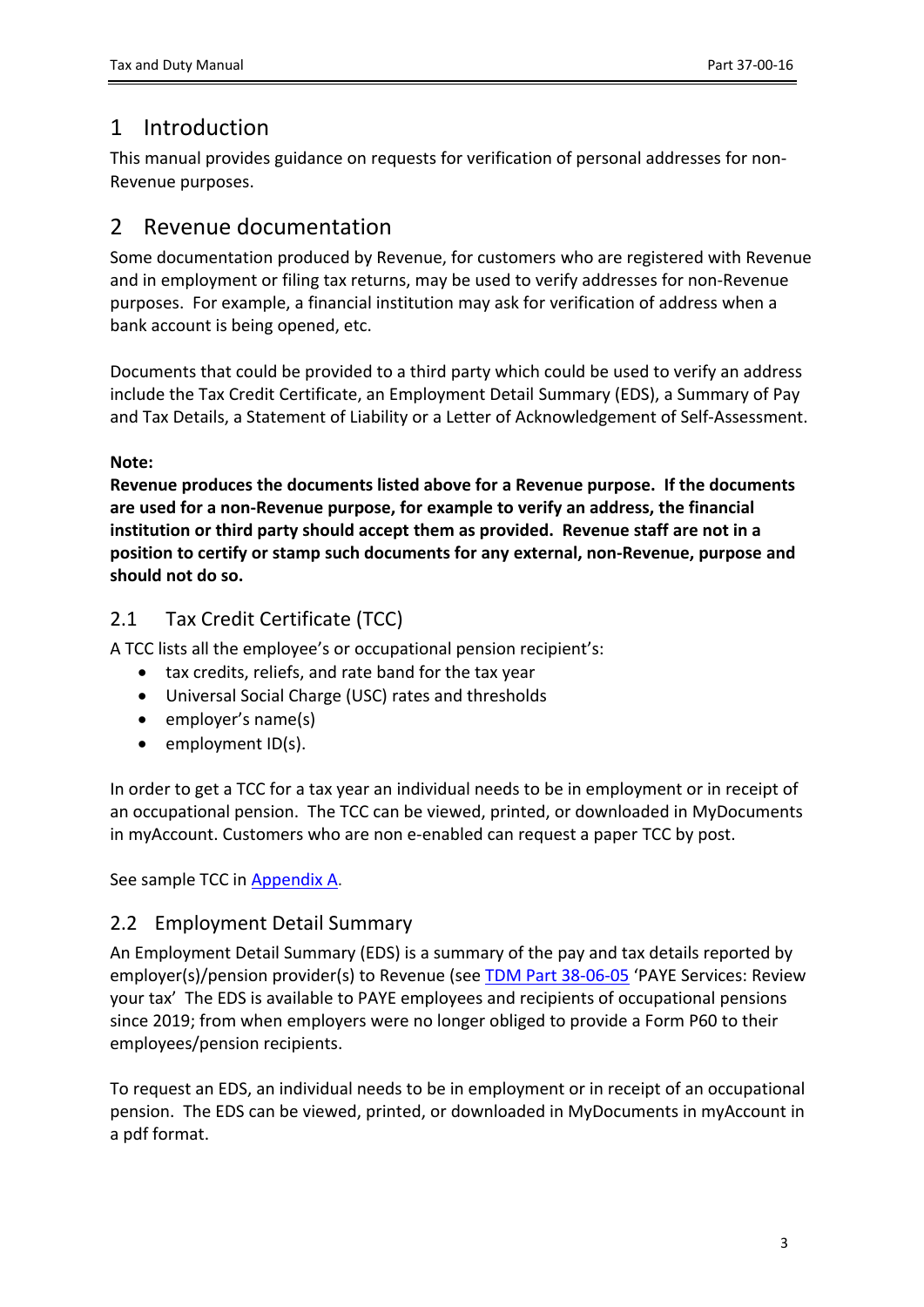Customers who are non e-enabled can request their EDS from Revenue and will receive a paper copy of their EDS by post. The EDS document can be used as proof of income or proof of address where required by third parties such as financial institutions.

See sample EDS in [Appendix](#page-7-0) [B](#page-7-0)

## <span id="page-3-0"></span>2.3 Summary of Pay and Tax Details

This summary can be created as a secure document (pdf) by the customer in myAccount. It can include an employee's/occupational pension recipient's:

- pay and statutory deductions for the current year as reported by the employer or pension provide, or
- full details of any payments received as submitted by the employer(s)/pension provider(s) for the last three months, or
- Statements of Liability for the last year or the last four tax years, where Statements of Liability have already been requested and issued.

A customer can select which of the above information is to be included in the summary which can be viewed, printed, or downloaded in MyDocuments in myAccount. A secure copy of the summary can be created in a pdf format, which is password protected. The password can be provided separately to the third party to enable them to access the detail of the secure pdf document.

### <span id="page-3-1"></span>2.4 Statement of Liability

A Statement of Liability (SoL) is an annual statement provided by Revenue in respect of a tax year. It provides details of the employee's/occupational pension recipient's:

- employer's/pension provider's name(s)
- taxable pay and tax deducted in respect of each employment
- pay for USC and USC deducted in respect of each employment
- tax credits, reliefs, tax rate bands and USC rate bands
- tax and USC liability calculations, and a final result.

To obtain a SoL in respect of a particular year, a PAYE taxpayer must complete an income tax return (Form 12) for that year. The tax return can be accessed in myAccount through PAYE Services and selecting the 'Review your tax' link. The SoL is normally available in five working days by accessing MyDocuments in myAccount.

Customers who are non e-enabled must complete and submit a paper income tax return (Form 12) to receive a Statement of Liability by post.

See sample SoL in [Appendix](#page-8-0) [C.](#page-8-0)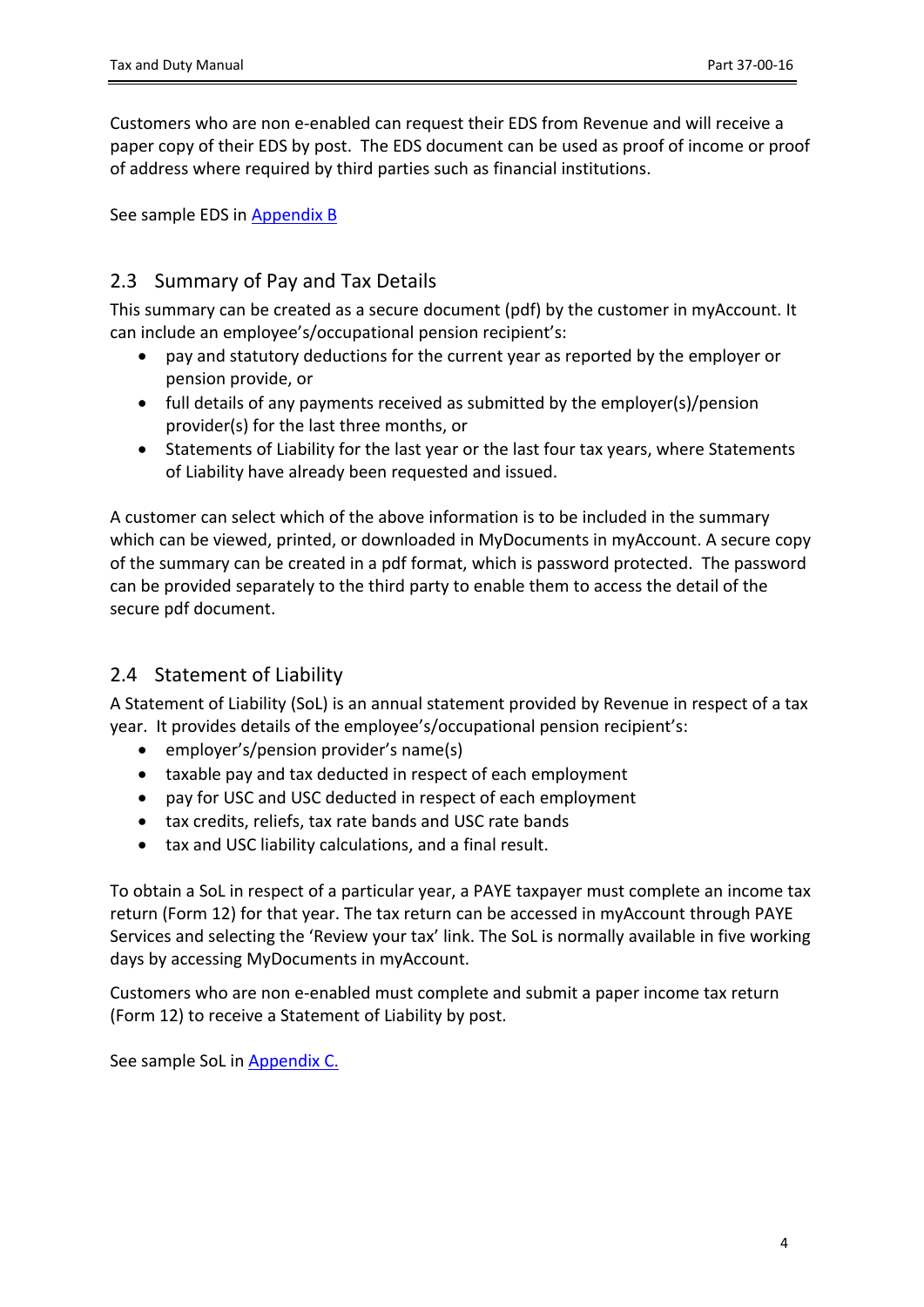## <span id="page-4-0"></span>2.5 Letter of Acknowledgement of Self-Assessment

A self-employed trader or chargeable person is required to file an annual return in respect of their business or trading activity. After an income tax return (Form 11) has been filed, and the filer has completed a self-assessment, the Revenue output produced is a Letter of Acknowledgement of Self-Assessment. That letter summarises the taxpayer's:

- income
- tax, USC and PRSI liability chargeable, and
- any balance of liability due to the Collector General.

The Letter of Acknowledgement of Self-Assessment can be accessed on the customer's (or agent's) Revenue record in ROS.

Customers who are not mandatory efilers may complete and submit a paper income tax return (Form 11). A Letter of Acknowledgment of Self-Assessment will be issued in paper by post.

## <span id="page-4-1"></span>2.6 Local Property Tax 'property history summary'

Local Property Tax (LPT) is a tax on residential properties and liable persons are required to file the relevant returns and payments.

A liable person may not be the owner of a property and Revenue does not presume that properties are owned by the liable person. A liable person may have responsibility for filing and payment arrangements for more than one property.

For this reason, Revenue provides a 'property history summary' to confirm the compliance status of properties registered for LPT. However, this does not provide confirmation of the 'ownership' of a property (or properties) for the purpose of verifying a taxpayer's address.

While LPT records can be treated as a source of information in respect of the association of liable persons to properties, and the liable persons are frequently the owners of the property or properties, an LPT record cannot be regarded as providing confirmation of property ownership or of the taxpayer's addresses.

## <span id="page-4-2"></span>3 Online access

As set out in [Revenue's](https://www.revenue.ie/en/corporate/information-about-revenue/customer-service/service-standards/index.aspx) [Customer](https://www.revenue.ie/en/corporate/information-about-revenue/customer-service/service-standards/index.aspx) [Service](https://www.revenue.ie/en/corporate/information-about-revenue/customer-service/service-standards/index.aspx) [Standards](https://www.revenue.ie/en/corporate/information-about-revenue/customer-service/service-standards/index.aspx), Revenue's business model is 'Digital First' in line with the Public Service Reform Plan and we prioritise our online channel over other channels.

PAYE customers can access the documentation referenced in paragraph 2.1 to 2.3 from their online account, which is myAccount.

Business taxpayers can access the documentation referenced in paragraph 2.4 from their online account, which is ROS.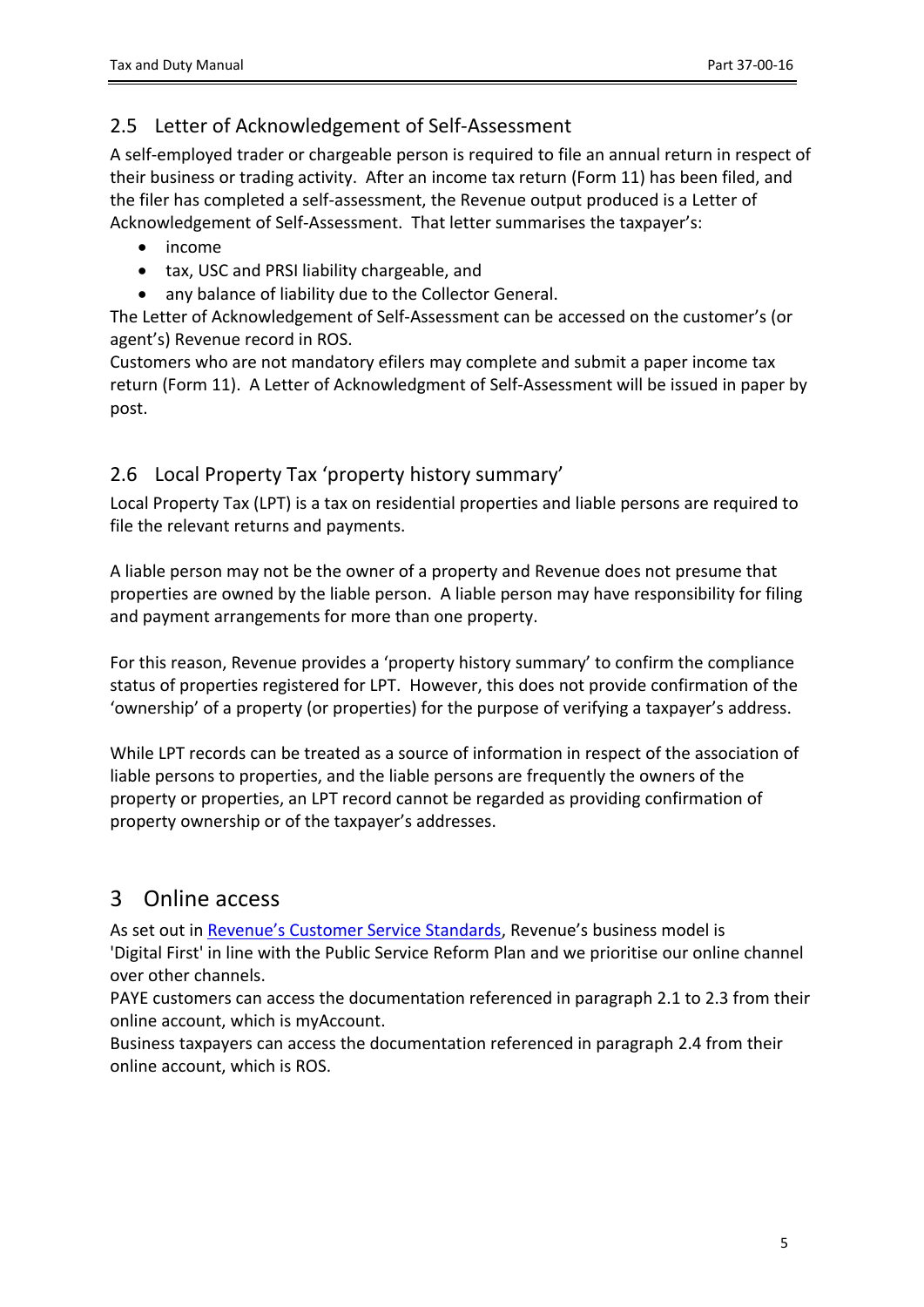# <span id="page-5-0"></span>4 Other public bodies

### **Citizens Information**

The [Citizens](https://www.citizensinformation.ie/en/) [Information](https://www.citizensinformation.ie/en/) [website](https://www.citizensinformation.ie/en/) provides information on the topic of **[Financial](https://www.citizensinformation.ie/en/money_and_tax/personal_finance/banking/financial_institutions_and_identification.html) [institutions](https://www.citizensinformation.ie/en/money_and_tax/personal_finance/banking/financial_institutions_and_identification.html)** [and](https://www.citizensinformation.ie/en/money_and_tax/personal_finance/banking/financial_institutions_and_identification.html) [identification.](https://www.citizensinformation.ie/en/money_and_tax/personal_finance/banking/financial_institutions_and_identification.html) The following documents are listed among those that a bank can request for proof of address:

- a document issued by a government department that shows your address
- a list of your tax credits (see paragraph 2.1 above)
- a current balancing statement from Revenue (see paragraph 2.3 above).

### **The Competition and Consumer Protection Commission (CCPC)**

The [CCPC](https://www.ccpc.ie/consumers/money/banking/opening-account) website provides guidance in this area. It advises that, depending on the provider, some acceptable forms of proof of address include:

- correspondence from a Government Department or body
- notification of determination of tax credits (see paragraph 2.1 above).

Customers are advised to check if there is a requirement for the 'proof of address' to be current, for example not more than six months old.

Where updated documentation to verify a land address is required and a customer intends to use Revenue documentation, the quickest and most easily accessible method to source the verification is via Revenue's online channels, as per paragraph 3 above.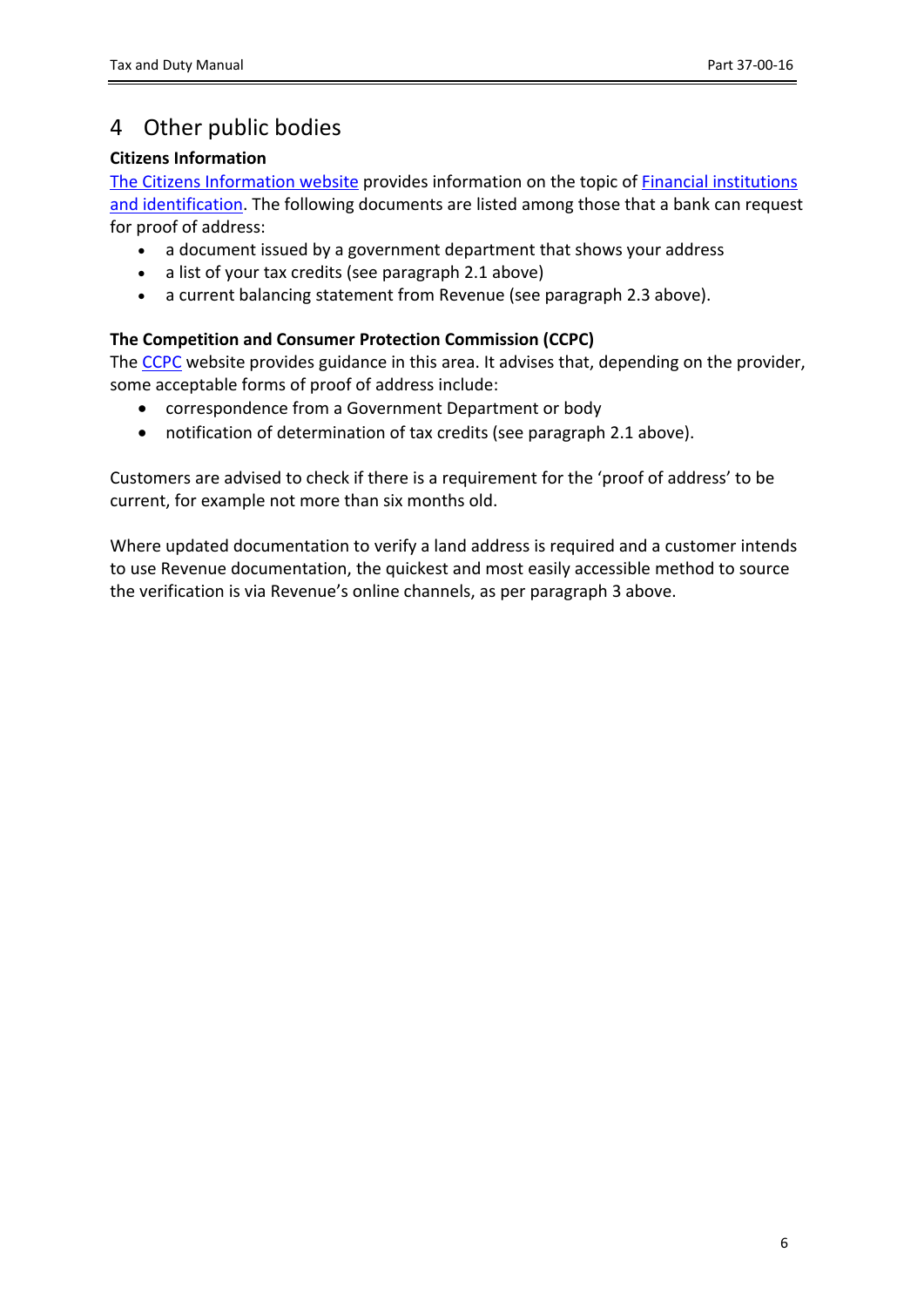## <span id="page-6-0"></span>Appendix A

#### Sample Tax Credit Certificate - page 1

In all correspondence please quote: **PPS No:** 

Notice No.



Pat Murphy<br>Personal Division<br>PAYE Services P.O. Box 327

∎ MayAoco

1 December 2021

#### Tax Credit Certificate 2022

Claiming your tax credits and entitlements ensures you pay the right amount of tax.

**CONTRACTOR** 

Co Place Eircode

**SAMPLE** 

Please see overleaf details of your Tax Credits, Rate Bands and Universal Social Charge (USC) for 2022 which are based on the most recent information available to Revenue. Please review the information in the Allocation of your Tax Credits section to ensure it is up to date and accurate. If you wish to make amendments, the quickest and easiest way to manage your tax and claim your entitlements is through myAccount at www.revenue.ie/myaccount 'PAYE Services', 'Manage your Tax 2022'.

#### **Real Time Credits**

A Real Time Credit facility is available to claim Health Expenses and Nursing Home expenses as they are incurred. Use the 'Manage Your Tax 2022' link to make a claim. From February 2022 the facility to claim Remote Working Relief expenses for 2022 in real time will be available. By claiming in real time, you can benefit from increased tax credits in your next payroll payment from your employer.

#### **View your Pay and Tax**

You can view the pay and statutory deductions reported to Revenue by your employer or Pension Provider under 'Manage Your Tax 2022'

Tax years 2018-2021

#### **Employment Detail Summary (EDS)**

From January 2022 you can view, download, and print an EDS for 2021 and prior years under 'PAYE Services', 'Review your tax 2018-2021', in myAocount. This Summary will contain your income and statutory deductions for 2021, as reported by your employer or pension provider. This can be used as proof of your income for a third party.

#### **Preliminary End of Year Statement (PEOYS)**

From 17 January 2022, your 2021 PEOYS will be available to view at 'Review your tax 2018-2021' in 'PAYE Services'. The PEOYS is based on the information on your Revenue record in respect of your incomes and entitlements for 2021. This is a preliminary calculation only. When you complete your Income Tax Return you will receive your Statement of Liability which will show your final position. Please ensure the correct bank account details are on record so any tax refunds due to you are paid directly and quickly.

#### **Income Tax Return (ITR)**

To claim\* additional tax credits/reliefs or declare additional incomes you will need to request a Statement of Liability by completing your ITR. To do this select PAYE Services - 'Review your tax 2018-2021' Statement of Liability and Complete your Income Tax Return.

\*There is a 4-year time limit on claiming tax refunds, so it is important to claim your entitlements on time.

#### **Statement of Liability (SOL)**

After you submit your Income Tax Return, your SOL will be made available, in due course, in 'myDocuments' in myAccount, unless further information is requested by Revenue in support of your claim. An email will issue to you from Revenue when your SOL is available to view/download

Figure 1: Sample Tax Credit Certificate - page 1

Page 2 of the TCC contains information on the detail of a taxpayer's credits and rate band, and USC thresholds and rates.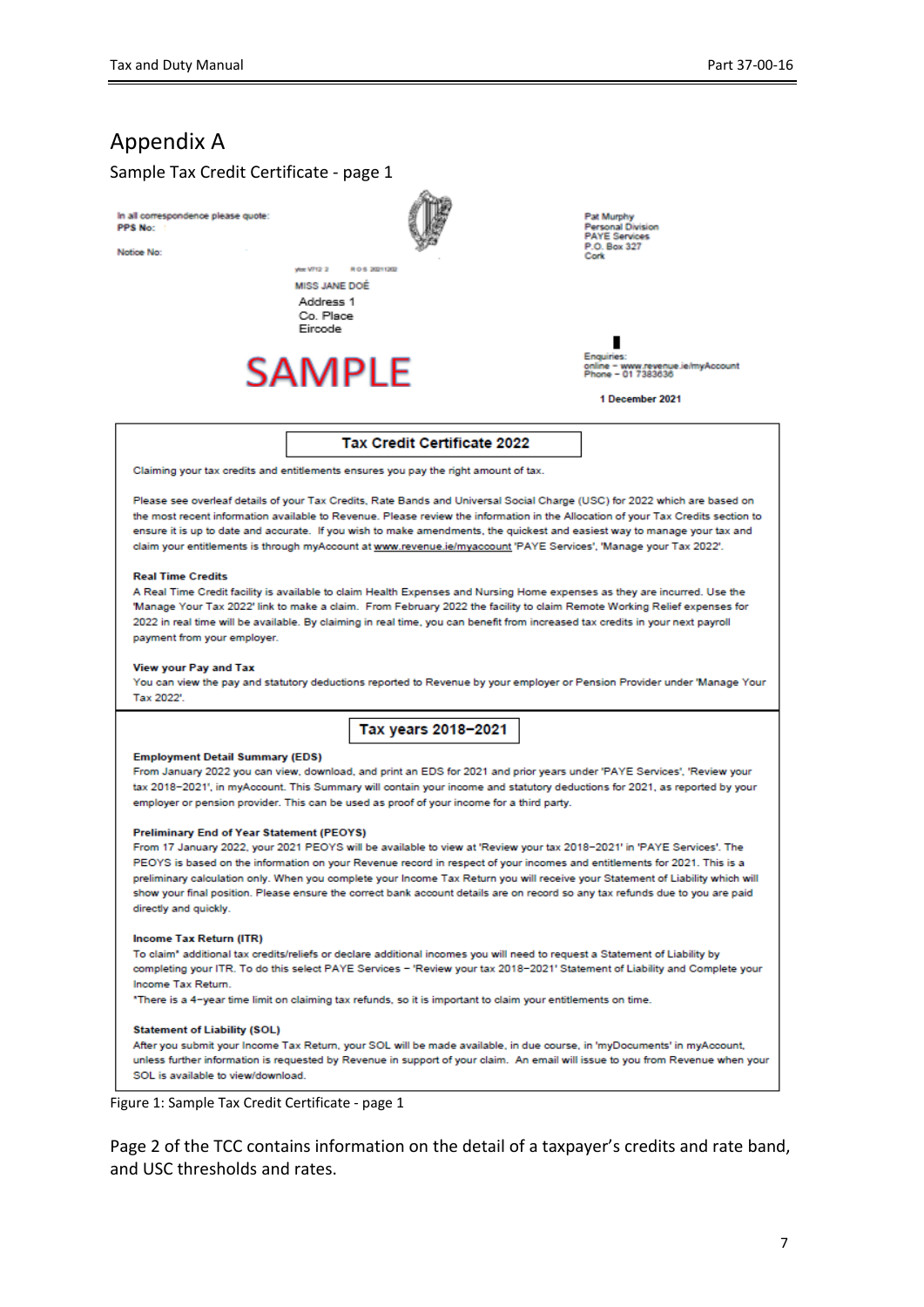## <span id="page-7-0"></span>Appendix B

#### Sample Employment Detail Summary – pdf format

In all correspondence please quote:<br>PPS No: 9999994E



Pat Murphy<br>Personal Division<br>PAYE Services<br>14/15 Upper O'Connell Street<br>Dublin 1

MISS JANE DOE<br>CHERRY LAND<br>DUNMORE DUBLIN<sub>5</sub>

d073 V612 1 ??SEQSTRING??

Enquiries: 01 7383636 Date: 06 February 2020

#### **Employment Detail Summary 2019**

If any of this information is incorrect, please contact your employer / pension provider directly to have it corrected

| Employer / pension provider name           | Dummy Employer Registration Number |  |
|--------------------------------------------|------------------------------------|--|
|                                            |                                    |  |
| Employer / pension provider no.            | 03333333M                          |  |
| <b>Employment ID</b>                       |                                    |  |
| <b>Start Date</b>                          | 01/01/2007                         |  |
| <b>Cessation Date</b>                      | 01/01/2019                         |  |
|                                            |                                    |  |
| Pay, Income Tax, USC, LPT and PRSI details |                                    |  |
| Gross pay                                  | €0.00                              |  |
| Pay for Income Tax                         | €0.00                              |  |
| Income tax paid                            | €0.00                              |  |
| Taxable benefits                           | €0.00                              |  |
| Pay for USC                                | €0.00                              |  |
| USC paid                                   | €0.00                              |  |
| <b>LPT</b> deducted                        | €0.00                              |  |
| Employee PRSI paid                         | €0.00                              |  |
| <b>Employer PRSI paid</b>                  | €0.00                              |  |

Figure 2: Sample Employment Detail Summary – pdf format